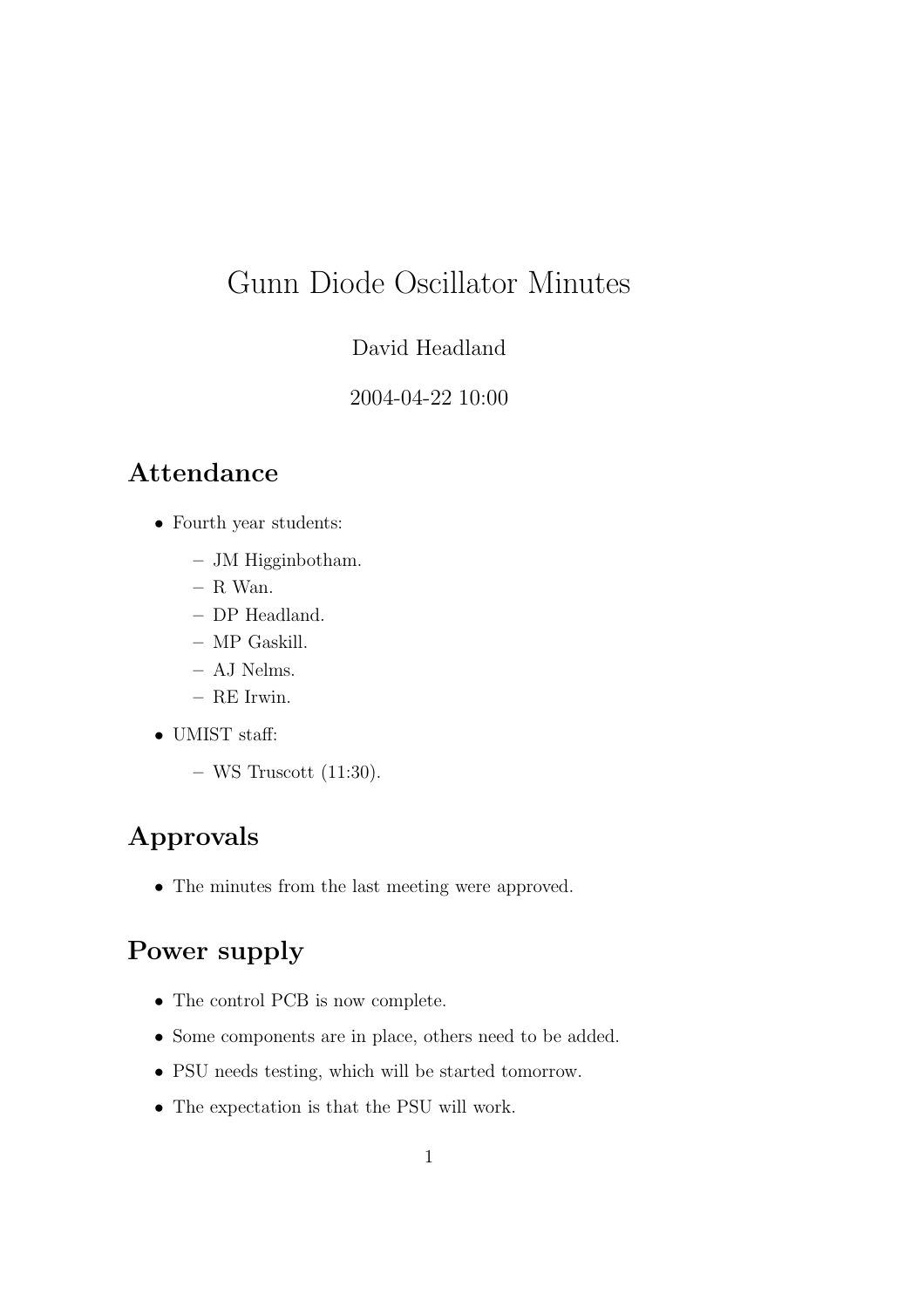### Manufacturing

- e2v have found that the power combining system is tricky to set up.
- Part of the team has been invited to Lincoln to perform tests and set the multiple device oscillator up correctly.
- P Norton will be asked for suitable times.

#### Testing

- Those going to e2v should take our own graphs and ask for e2v's analysis to compare with our own.
- Compare two and three diode combining efficiency.

## Simulation

- A model similar to e2v's will be required for further progress.
- Their current model works in a planar circuit.
- K Newsome said that he would send the model of the diode.
- We should mail him to check the current status of this.
- Could use this model as extra work beyond our original specifications.

#### Future tasks

- Tasks still to perform for the project were discussed.
- The following list was created, along with finish times:
	- 1. Combine PSU and control hardware (23 April).
	- 2. Test PSU system (30 April).
	- 3. Test multiple device oscillator (7 May).
	- 4. Simulations (7 May).